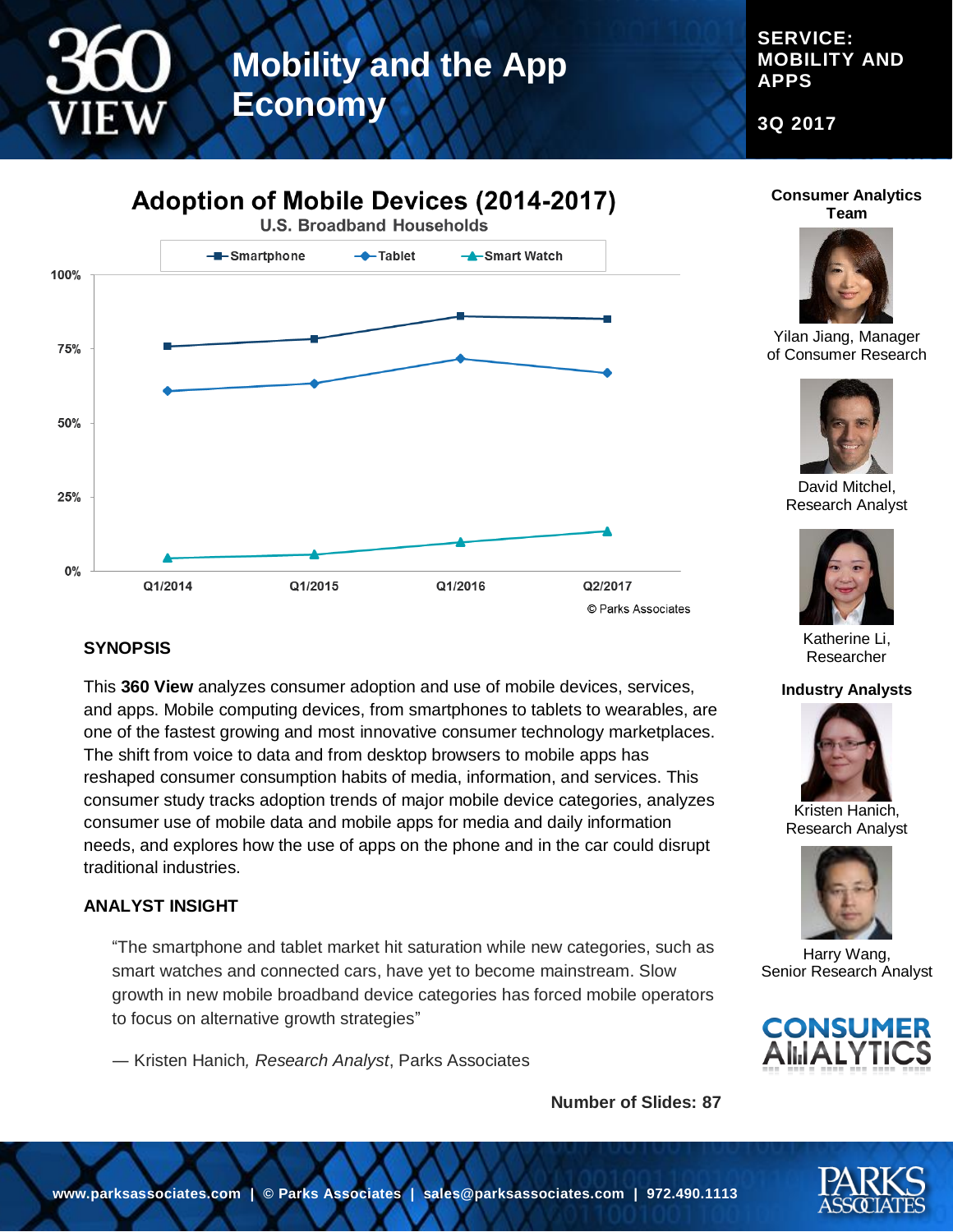

**SERVICE: MOBILITY AND APPS**

**3Q 2017**

## **CONTENTS**

**Consumer Analytics: Mobility & Apps Track**

**Industry Insights**

#### **Key Findings and Market Impact**

#### **Mobile Device Adoption Trends**

- Adoption of Mobile Devices (2009 2017)
- Smartphone Operating System (2011 2017)
- Mobile Devices: Top Five Brands Purchased in Year (2011 - 2017)
- Smartphone Brand Market Share by Installed Base (2015 - 2017)
- Brand Share of the Existing Base of Smartphone Units (Q2/17)
- iPhone Model Share by Installed Base (Q2/17)
- Samsung Model Share by Installed Base (Q2/17)
- Smart Watch Adoption Rate (2015 2017)
- Brand of Smart Watch with Fitness Tracking Functions Owned (Q2/17)
- Smart Watch Purchase Intention (2014 2017)

#### **Mobile Services and Data Plans**

- Mobile Service Provider (Q2/17)
- Wireless Carrier Market Share (2014-2017)
- Mobile Data Consumed by Network (2015 2017)
- Mobile Data Consumed by Network (Q2/17)
- Mean Data Consumed Per Network by Data Plan Size (Q2/17)
- Cost of Mobile Service per Month (Q2/17)
- Cost of Mobile Service Per Month 2015- 2017
- Cost of Mobile Service Per Month Among Top Brands 2015-2017
- Mobile Service Plan: Pre-Paid vs. Post-Paid (Q2/17)
- Mobile Service Plan: Single Line vs Shared Plan (Q2/17)
- Monthly Cost of Post-Paid Mobile Service Among Top Brands
- Monthly Cost of Pre-Paid Mobile Service Among Top Brands and Their Subsidiaries
- Data Plan Size by Service Cost (Q2/17)
- Data Plan Size Among Big 4 Brands Q2/17)
- Data Plan Size Among Pre-Paid Brands
- Data Plan Size: Single Line vs. Shared/Family Plan (Q2/17)
- Shared Data Plans by MSP (Q2/17)
- Devices Using Shared Data Plan (Q2/17)
- Connected Car Data Billing Preferences (Q2/17)
- Car Data Plan Billing Preferences by Age of Current Vehicle (Q2/17)
- Car Data Plan Billing Preferences by New Car Purchase Intention (Q2/17)
- Preference for Car Data Plans by Intended Car Purchase Price (Q2/17)
- Preference for Bundling Vehicle Data with Mobile Data by MSP (Q2/17)

#### **Mobile Service Usage and Satisfaction**

- Net Promotor Score by Mobile Service Provider (Q2/17)
- Net Promotor Score by Mobile Plan Type (Q2/17)
- NPS by Monthly Mobile Service Cost (Q2/17)
- Net Promotor Score by Loyalty Program Enrollment (Q2/17)

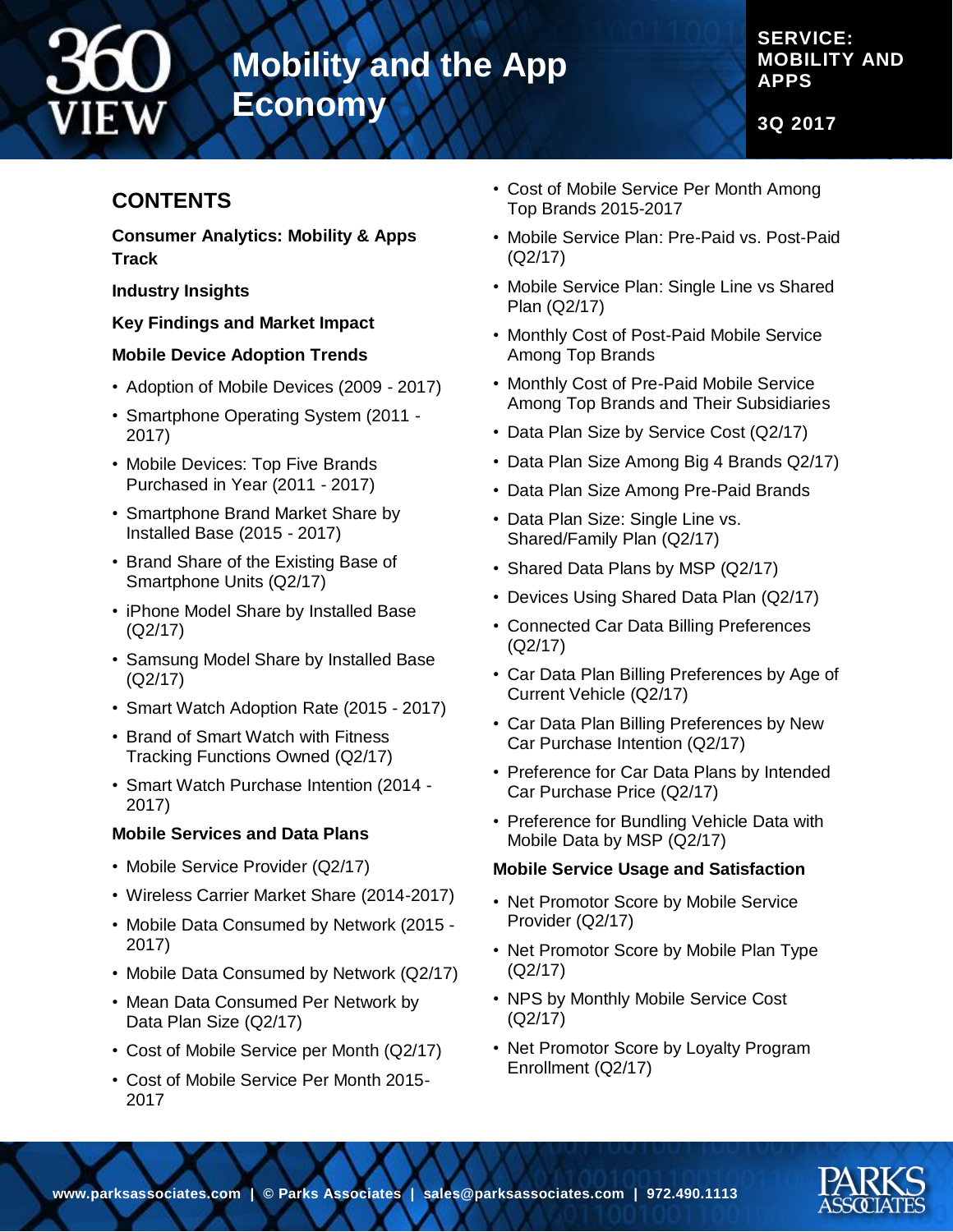#### **SERVICE: MOBILITY AND APPS**

**3Q 2017**

- Appeal of Rewards Program Designs on a 1-7 Scale (Q2/17)
- Participation in Loyalty Programs by MSP (Q2/17)
- Net Promotor Score by MSP Loyalty Program Enrollment (Q2/17)
- Participation in MSP Value-Added Services (Q2/17)
- Net Promoter Score by Service Participation (Q2/17)

#### **Service Switching Behavior**

- Time Since Last Change to Mobile Service (Q2/17)
- Time Since Last Change to Mobile Service by Top MSPs (Q2/17)
- Most Recent Change Made to Mobile Service (Q2/17)
- Most Recent Plan Change by Provider (Q2/17)
- Respondent Churn Origins (Q2/17)
- Respondent Churn Destinations (Q2/17)
- Online vs Retail Phone Purchase Channels (Q2/17)
- Mobile Phone Purchase Channels (Q2/17)
- Top Five Mobile Phone Purchase Channels by Brand (Q2/17)
- Phone Payment Method (Q2/17)
- Phone Payment Method by Top Brands (Q2/17)
- Phone Payment Method by Mobile Service Provider (Q2/17)
- Phone Condition At Purchase (Q2/17)
- Phone Condition at Purchase by Age (Q2/17)
- Phone Condition at Purchase by Income Level (Q2/17)

#### **Mobile Activities and App Usage**

- Activities Performed Using Smartphone (2016-2017)
- Activities Performed via Smartphone App, Part 1 (Q2/17)
- Activities Performed Via Smartphone App, Part 2 (Q2/17)
- Use of Messaging Apps (Q2/17)
- Most Frequently Used Chat Apps (Q2/17)
- Use of Messaging/Chat Features In Specific App Types (Q2/17)
- Use of Digital Assistant Apps (Q2/17)
- Use of Digital Assistant/Voice Recognition Apps by Phone OS (Q2/17)
- Satisfaction with Digital Assistant Apps (Q2/17)
- Types of Information Accessed Via Smartphone Voice Recognition (Q2/17)
- Activities Performed via Smartphone Voice Recognition (Q2/17)
- Activities Performed Via Smartphone Voice Recognition by Digital Assistant App Used (Q2/17)
- Use of Voice Recognition Apps by Use of Messenger/Chat Apps (Q2/17)

#### **Appendix**